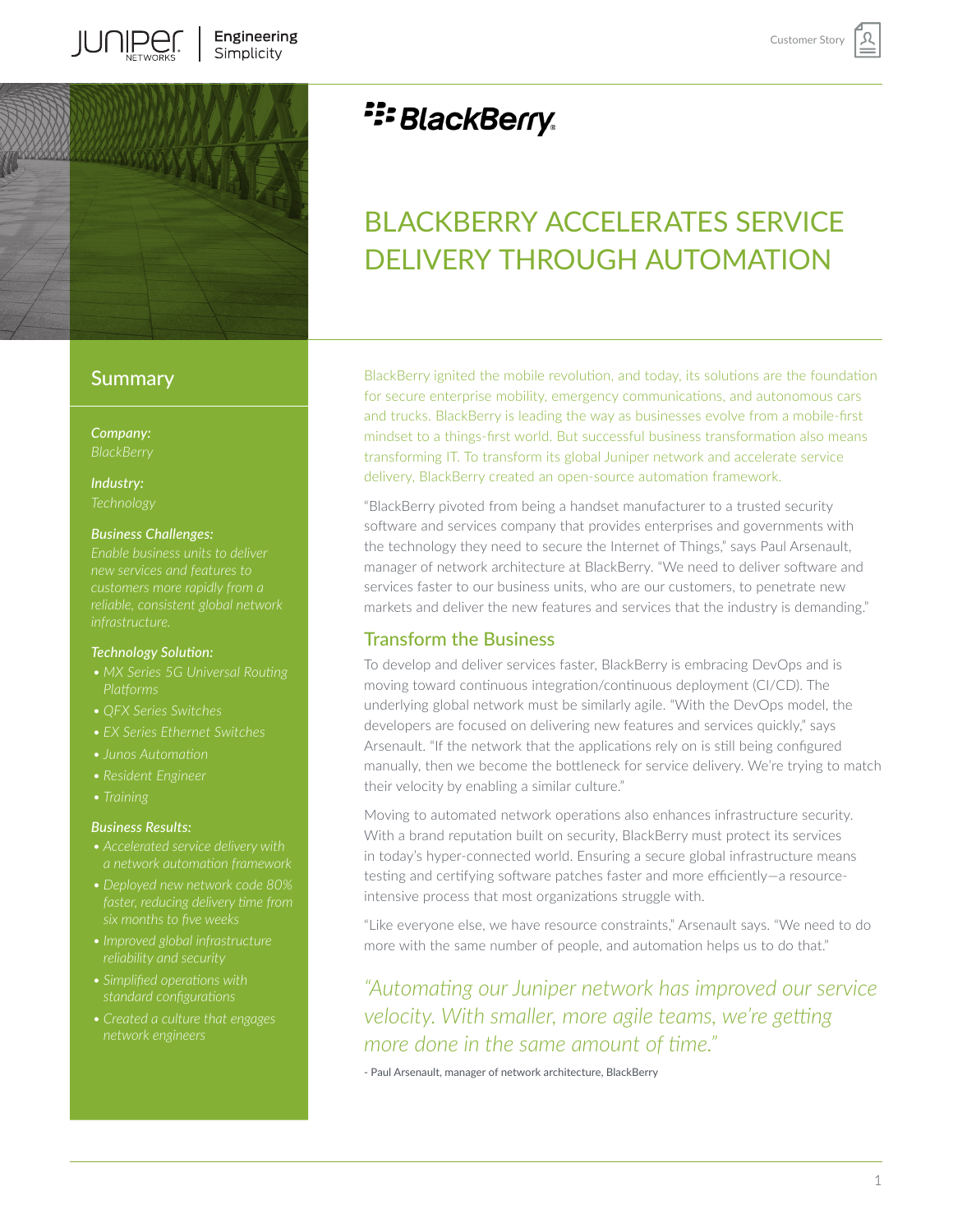## A Bespoke Automation Framework

To accelerate service delivery and enhance the security and reliability of its global network infrastructure, BlackBerry created a bespoke automation framework to test, configure, and deploy the Juniper Networks infrastructure that powers its private cloud.

The automation platform leverages a variety of open-source tools. Git is the repository for code, templates, playbooks, and test reports. Ansible playbooks do the heavy lifting of configuration and testing. Python is used for scripting. Jenkins is used to orchestrate the actions, and it's integrated with Jira, its job ticketing system.

BlackBerry's automation framework leverages the Juniper Networks® Junos® operating system NETCONF API, which enables a secure connection to Junos OS devices to execute remote calls, as well as Juniper Ansible modules to automate configuration and testing. The Juniper Networks Junos Snapshot Administrator in Python (JSNAPy) captures and audits runtime environment snapshots of Juniper devices and verifies changes.

"You can really see the forethought that Juniper put into Junos OS automation," Arsenault says. "Juniper's commit checks, rollbacks, Ansible playbooks, and the integration with JSNAPy made automation a lot easier for us."

### Engineer Network Reliability

The foundation of automation is a highly reliable network. As Arsenault explains, "When embarking on automation, many people focus on the need for speed because of the business agility it provides. But before you can go faster, you must first ensure network reliability. BlackBerry's practice of automation focuses heavily on network reliability engineering. Our approach, inspired by site reliability engineering, puts reliability and the rigors of engineering first. Even more than DevOps, network reliability engineering really resonated with our network engineers."

According to Arsenault, BlackBerry built its automation using existing workflows to ensure the right teams were involved at the right time, with all the right approvals. When network devices need to be updated with new certified code, or when configurations need to be changed, the update is fully orchestrated. Change notifications are sent to stakeholders via an internal chat or through the job ticketing system. Once a change is approved, the ticket is populated. Traffic is shifted while the change is executed. Pre- and post-change tests run immediately. As the change moves through the workflow, the status is updated, reports are generated, and the ticket is closed.

"If we made the changes manually on the command line, it could take hours, depending on the complexity of the change," says Arsenault. Now, new code is thoroughly tested and delivered

to production at a much faster rate. A low-risk change may take only minutes, with the change coordinated and executed in near-real time.

New software and features go into production faster. On its primary platforms, BlackBerry has seen a 90% reduction in certification time for new code that patches vulnerabilities from 10 weeks down to one week. New code is deployed 80% faster: just five weeks, compared to six months in the past.



## Accelerate Service Delivery

"Automating our Juniper network has improved our service velocity," says Arsenault. "With smaller, more agile teams, we're getting more done in the same amount of time."

The network team is free to focus on higher value work. "Automation has allowed us to focus on our customers, and work with them on how best to configure the network, with security and scalability in mind," Arsenault says.

When an issue arises, automation helps the network operations team react faster, reusing test cases as part of the investigation to take faster action. If, for example, the cybersecurity team identifies a compromised device, its network access can be blocked in minutes rather than spending hours hunting it down.

Automated network operating system deployments mean greater consistency and feature availability. They also eliminate manual errors and the variations that occur due to network engineers' personal styles. Standard configurations and templates are enforced by the automation framework. "Automation has enabled us to maintain consistent network configurations everywhere," says Arsenault. "Plus we put the best-practice standards into the automated configurations."